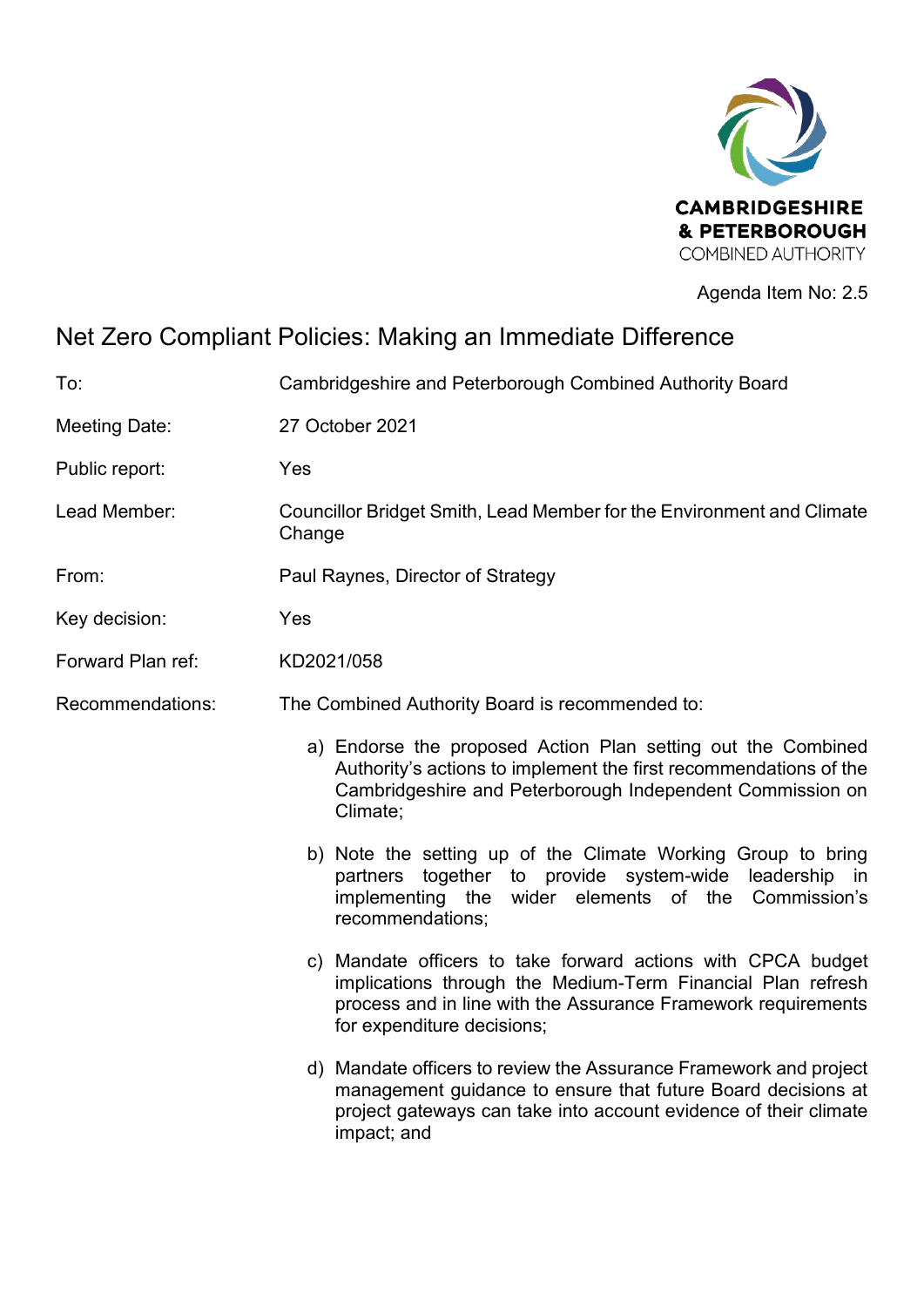- e) Mandate officers to prepare a procurement policy for consideration by the Board that would set out criteria for applying climate change considerations to the procurement of goods, services, and to future funding agreements with delivery partners. This policy to include:
	- a. appropriate scoring criteria for climate change in tendered goods and services;
	- b. any minimum standards to be applied for suppliers;
	- c. an assessment of impacts on supply chain.

Voting arrangements: A simple majority of all Members present and voting

To be carried, the vote must include the vote of the Mayor, or the Deputy Mayor when acting in place of the Mayor.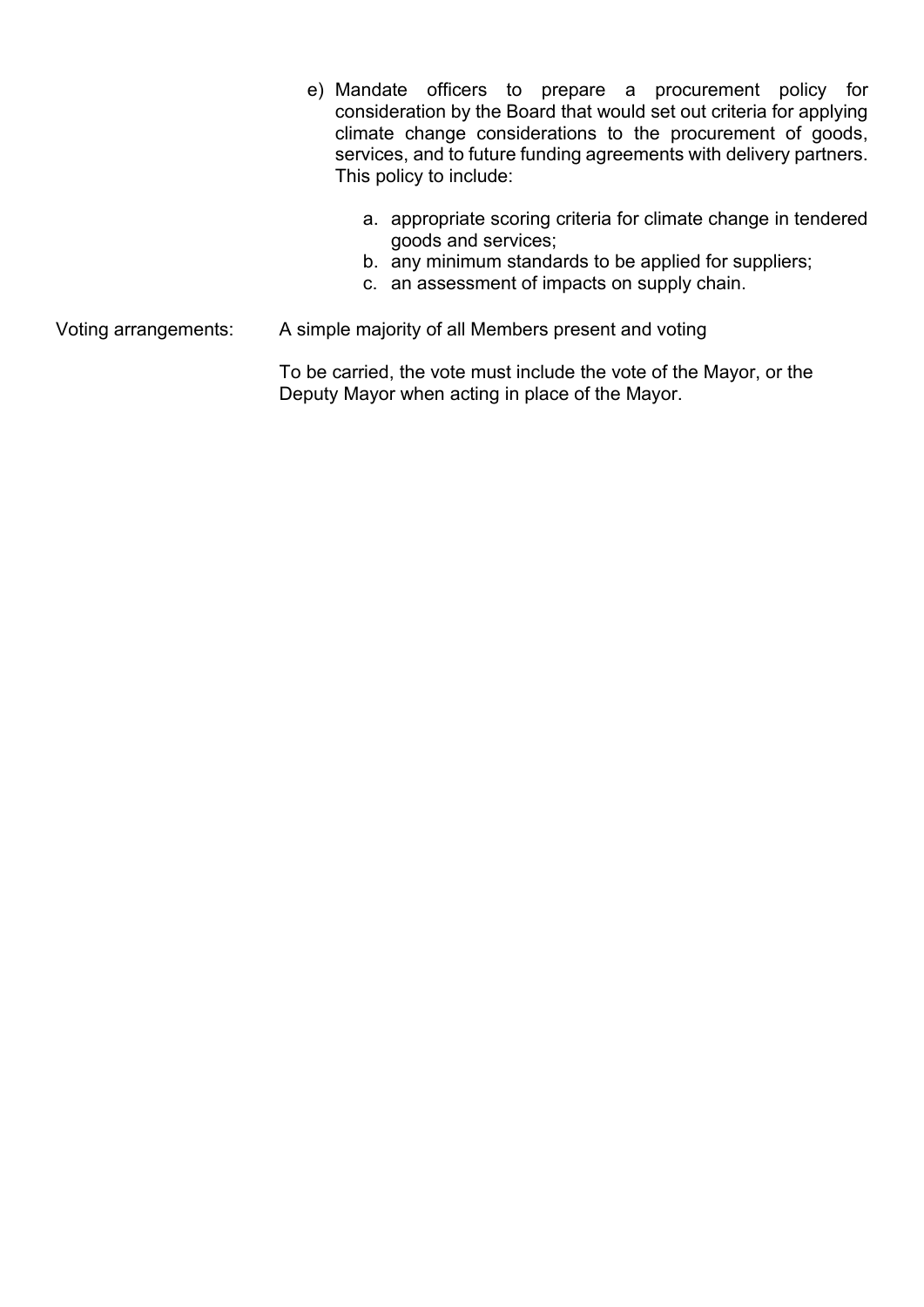# 1. Purpose

1.1 To agree an Action Plan to begin implementing the Cambridgeshire and Peterborough Independent Commission on Climate recommendations addressed to the Combined Authority. In particular, to agree changes to the Combined Authority's approach to procurement and project scoping to make Climate Change a key consideration in future decisions about project delivery.

# 2. Background

- 2.1 The Board agreed in June 2021 to take appropriate action on all of the 31 recommendations of Independent Commission on Climate, initially as they relate to the Combined Authority only. The first overarching recommendation requires the adoption of an Action Plan. This report sets out a first such action plan, focusing on actions the Combined Authority itself can take to make early progress (Appendix 1). It does not cover those aspects of the recommendations aimed at constituent councils or other organisations (Appendix 2). There is significant activity and analysis already underway by councils and organisations across the area that will need to feed into the development of the action plan on those wider recommendations. The Climate Working Group will convene to lead the discussion on how delivery can be achieved.
- 2.2 The Combined Authority's own carbon footprint is very limited. It can influence the net zero trajectory of delivery partners (i) by using its buying power through changes to procurement policy and through the way projects are scoped, and by passing those requirements on to delivery partners which we fund and (ii) through using its strategic role to set policy for transport, skills, housing and business support.
- 2.3 Delivery on the recommendations requires a mix of changes to operational procedures, use of funding, strategic policies, and the convening/lobbying role of the Combined Authority. Directors have reviewed opportunities to bring forward immediate action in line with the recommendations. These are included in Appendix 1. The estimated costs shown are additional to existing approved budget. They will be scrutinised and assessed further as part of the MTFP refresh process for the Board to consider in a way that is compliant with the Assurance Framework.

Procurement and funding agreements

2.4 Making the operations of the Combined Authority net zero by 2030 means addressing the different categories of greenhouse gas emissions. Scope 1 and Scope 2 emissions are those within direct control of the Authority. Scope 3 are indirectly generated in the Authority's supply chain – there are difficulties in attributing all such emissions where supply chains are extended. An assessment will be made to set the organisation a suitable science-based target – targets are considered 'science-based' if they are in line with what the climate science deems necessary to meet the goals of the Paris Agreement – limiting global warming to below 2°C above pre-industrial levels and pursuing efforts to limit warming to 1.5°C.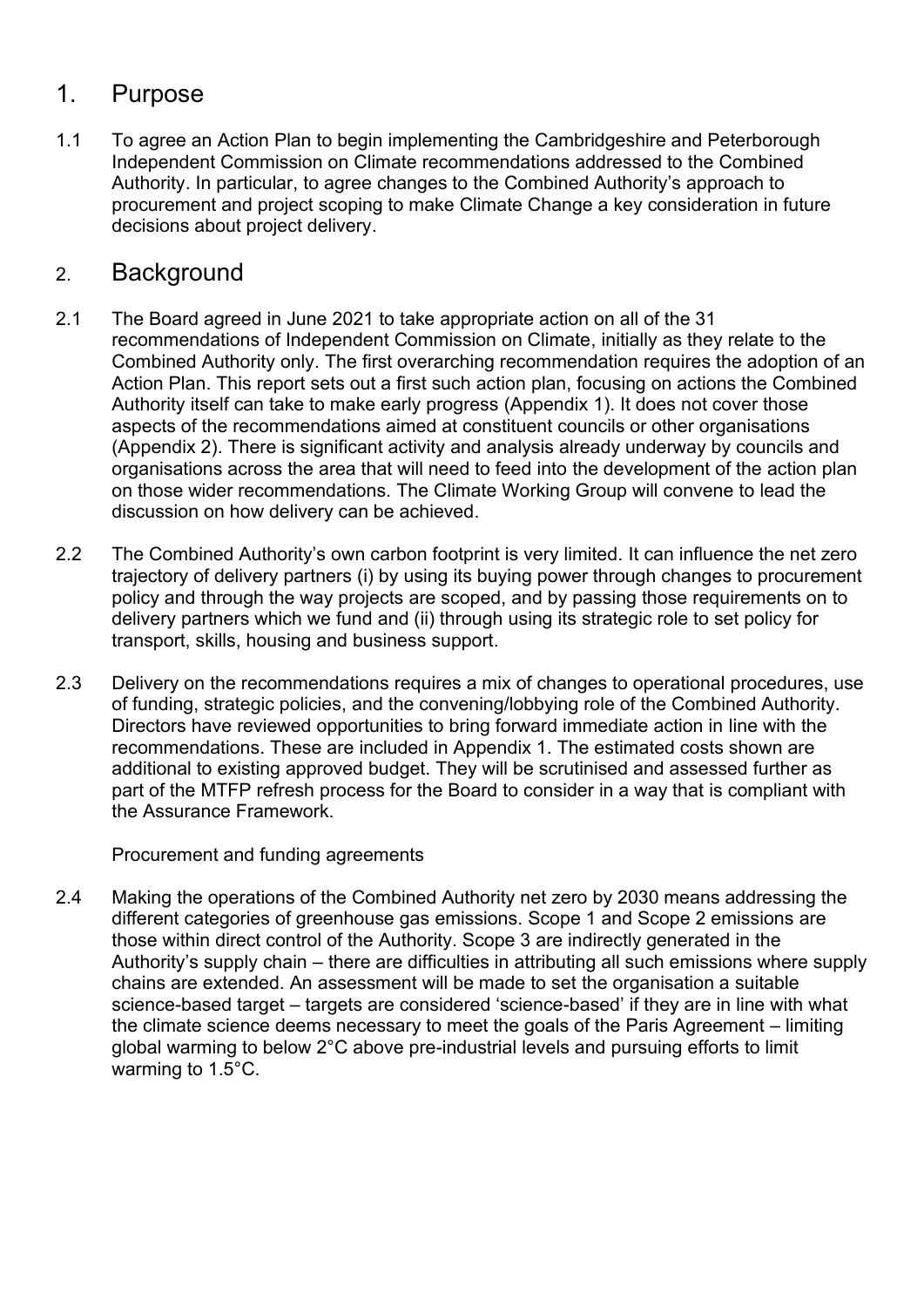| Scope 1                                                         | Scope 2                                  | Scope 3                                                                                                                                                                                                                          |
|-----------------------------------------------------------------|------------------------------------------|----------------------------------------------------------------------------------------------------------------------------------------------------------------------------------------------------------------------------------|
| Fuel combustion<br>Company<br>vehicles<br>Fugitive<br>emissions | Purchased electricity, heat and<br>steam | Purchased goods and services<br><b>Business travel</b><br>Employee commuting<br>Waste disposal<br>Use of sold products<br>Transportation and distribution (up- and<br>downstream)<br>Investments<br>Leased assets and franchises |

- 2.5 The Authority only has limited Scope 1 and 2 emissions (the energy requirements of the Ely office). For Scope 3, the main emissions will be from purchased goods and services, and employee commuting and business travel.
- 2.6 For goods and services, a key lever to bring about change is through procurement policy. Legislation allows the scoring of tenders for purchased goods and services to reflect climate change policy (where the goods/services are not materially a climate-related project, in which case those considerations would be primary to the tender decision). Currently, the Authority's approach to procurement is set out in the Constitution. Legal advice is that we should now develop a standalone procurement policy that would set out standard criteria for assessing climate change considerations. Once agreed, the procurement approach would be cascaded through the delivery chain through future funding agreements with external organisations.
- 2.7 Opportunities to reduce Scope 3 emissions from employee commuting and business travel is a factor in the current review of the office requirements and working practices of the Combined Authority and will be reflected in any future accommodation strategy.

Climate Impact Assessments

- 2.8 The requirements for scoping new Combined Authority projects are set out in the Assurance Framework and the Authority's guide to project management (the "Ten Point Guide"). The Board is asked to agree that these policies should both be amended to require climate impact assessments to be included in (i) Project initiation Documents and (ii) future Business Cases.
- 2.9 The Board is also asked to agree that future Board reports seeking decisions on project initiation and business case gateway decisions should include a section setting out the climate impacts of the projects.

CPICC recommendations: CPCA action plan

2.10 Appendix 1 sets out an initial Action Plan to begin implementing the Cambridgeshire and Peterborough Independent Commission on Climate recommendations addressed to the Combined Authority. This breaks down the CPICC's 31 recommendations into 48 detailed actions. The Action Plan has been developed collaboratively across the Authority's directorates. Although it only at this stage contains commitments to action by the Combined Authority itself – in line with the guidance given by the Board at its meeting in June – the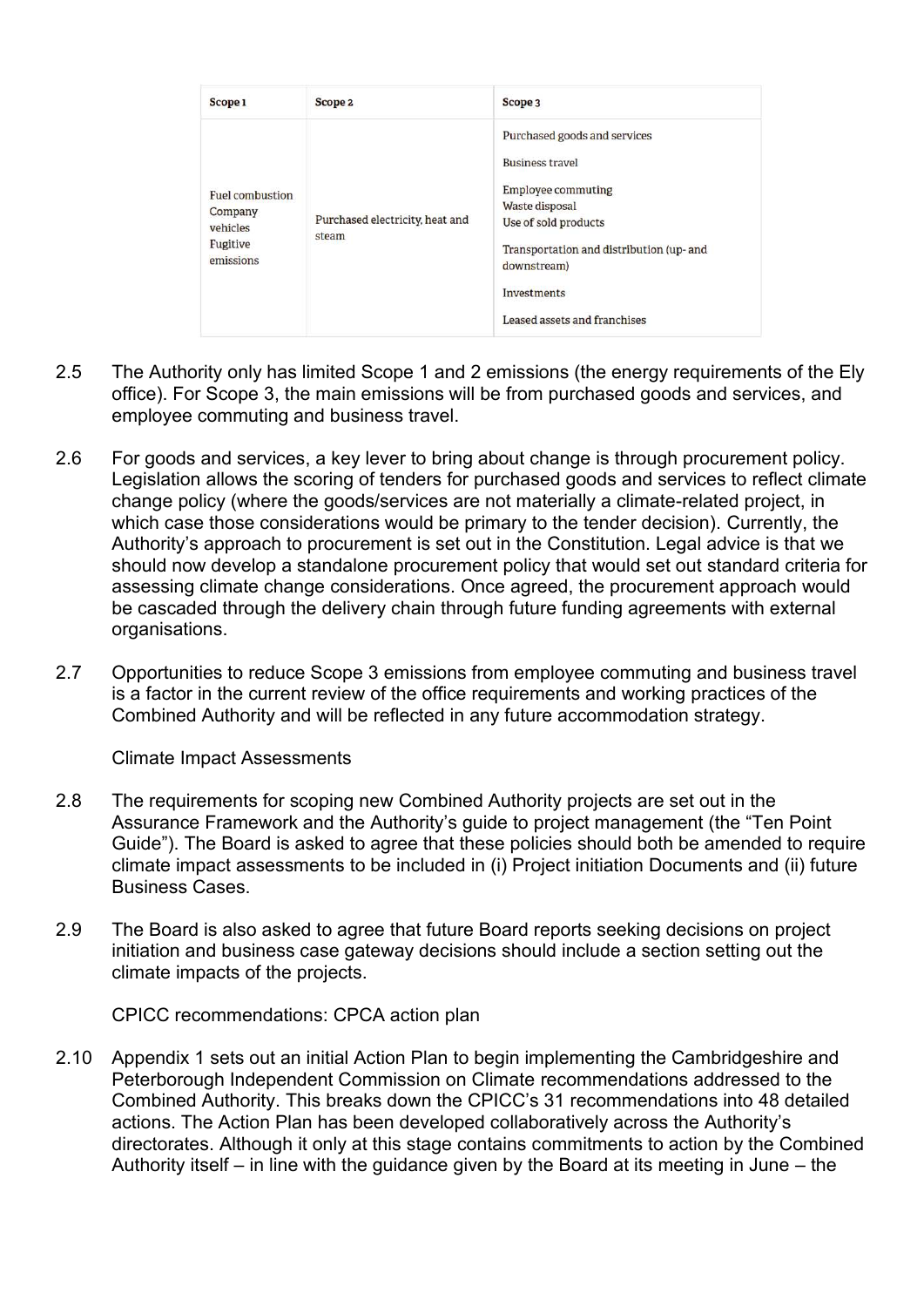Action Plan has been discussed with officers from constituent authorities who have fed in views on its deliverability and focus.

2.11 The Action Plan contains a number of actions which would require funding. The Board is not being asked to allocate funding at this point. These proposed expenditure commitments will be taken forward in the normal way through the Medium Term Financial Plan process.

#### Climate Working Group

2.12 CPICC first overarching recommendation asked the Combined Authority to establish a Climate Cabinet to provide system-wide coordination in taking forward the Commission's recommendations to the wider public and private sector. The Board endorsed this recommendation, with the proviso that it be renamed a Climate Working Group. The Mayor has issued invitations to members of this group, whose proposed membership would include public sector organisations represented on the CPCA Board, businesses including transport and agriculture, the University sector, environmental groups, and a youth representative. A first meeting of the group is being scheduled for November.

# Significant Implications

### 3. Financial Implications

3.1 Proposed actions with budget implications in the Action Plan would be considered through the Medium-Term Financial Plan (MTFP) refresh process and in line with the Assurance Framework requirements for expenditure decisions.

### 4. Legal Implications

- 4.1 Climate change considerations in the scoring of tenders can be regularised through the introduction of a specific Procurement policy (alongside the existing Contract Procedure Rules of the constitution). This can set any minimum thresholds that suppliers have to reach, the weighting given within the scoring criteria of tenders for climate response, and any exclusions.
- 4.2 Consequential changes to the Assurance Framework will be progressed in the normal way through Audit and Governance Committee to Board.

### 5. Other Significant Implications

5.1 Addressing climate change has potentially significant equalities implications. The second report of the CPICC contains a number of recommendations relating to equality and fairness under the heading "Just Transition". These will be brought to the Board for consideration in November.